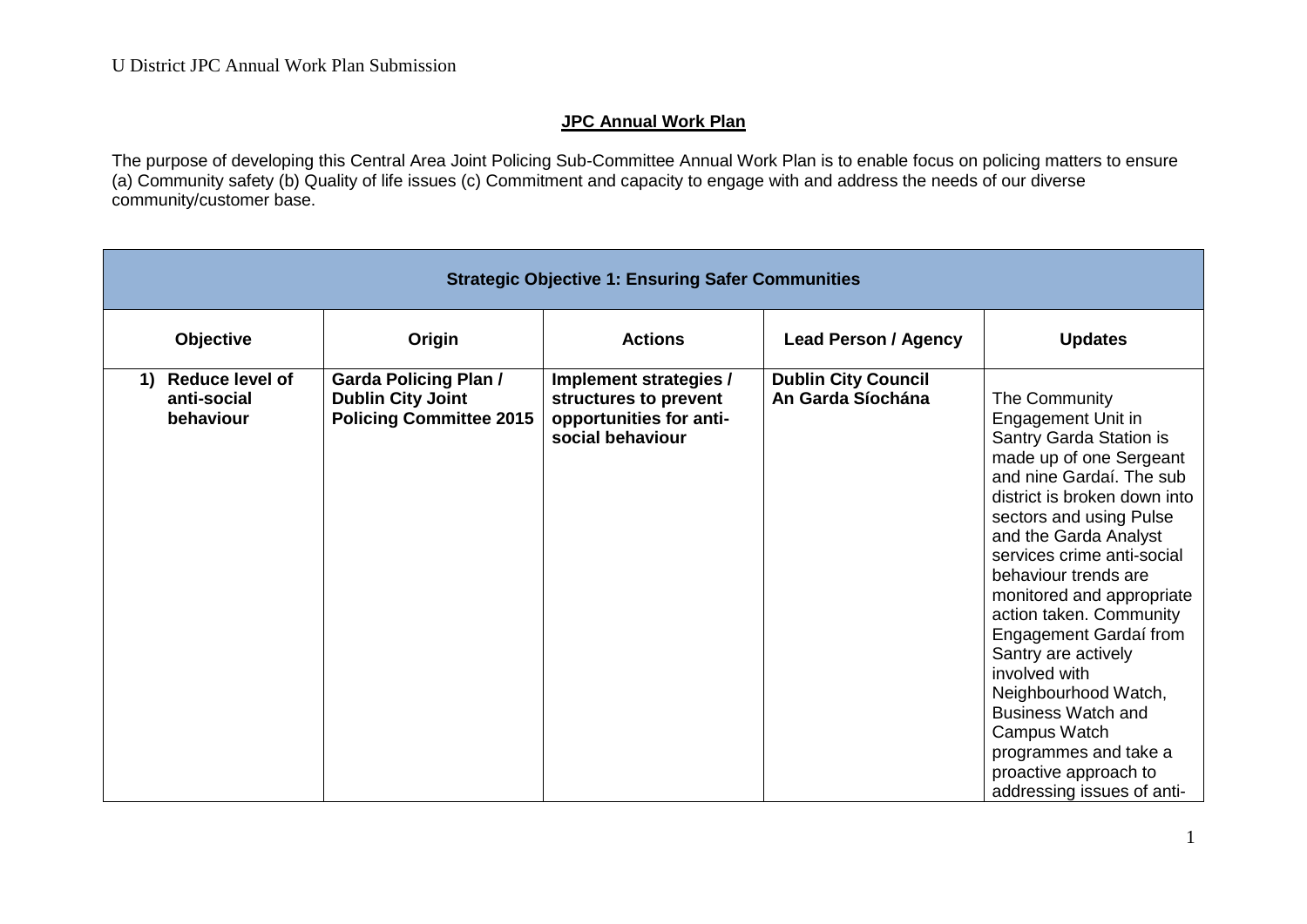|  |  | social behaviour through<br>initiatives such as Op.<br>Irene Parks Patrols in<br>areas such as Griffith<br>Park.                                                                                                                      |
|--|--|---------------------------------------------------------------------------------------------------------------------------------------------------------------------------------------------------------------------------------------|
|  |  | Members attached to the<br><b>Community Engagement</b><br>Unit also monitor Pulse<br>Incidents to identify<br>vulnerable victims and<br>ensure that call backs are<br>conducted and additional<br>supports offered where<br>required. |

| <b>Objective</b>                                                         | Origin                                                                                     | <b>Actions</b>                                 | <b>Lead Person / Agency</b>                     | <b>Updates</b>                                                                                                                                                                                                                                                                                                                                                                                                       |
|--------------------------------------------------------------------------|--------------------------------------------------------------------------------------------|------------------------------------------------|-------------------------------------------------|----------------------------------------------------------------------------------------------------------------------------------------------------------------------------------------------------------------------------------------------------------------------------------------------------------------------------------------------------------------------------------------------------------------------|
| <b>Reduce drug</b><br>2)<br>related issues<br>affecting the<br>community | <b>Garda Policing Plan /</b><br><b>Dublin City Joint</b><br><b>Policing Committee 2015</b> | Put operations in place<br>to deal with issues | <b>Dublin City Council</b><br>An Garda Síochána | <b>Outcomes of operations</b><br>The local 'H' District Drugs<br>Unit is made up of one<br>Sergeant and eight Gardaí<br>and they are actively<br>involved in Op. Tara which<br>is a national operation<br>focused on tackling street-<br>level dealing in cities,<br>towns and villages across<br>the country. In addition to<br>this, there are four Gardaí<br>currently employed on Op.<br>Wreath which is a local |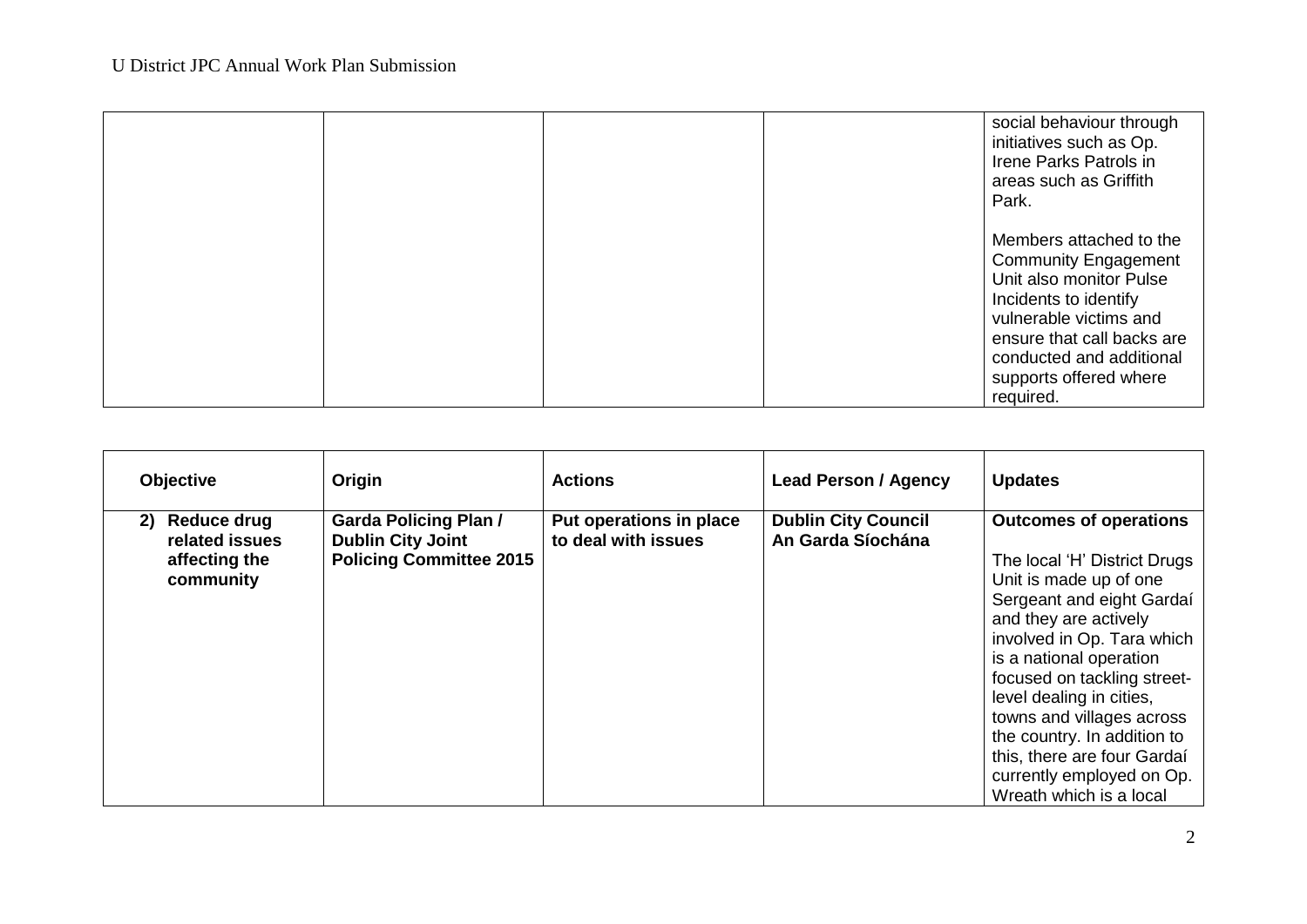|  |  |  |  | initiative in the 'H' district<br>also targeting local 'street<br>dealers'. Operation<br>Wreath has had enormous<br>success with over 300K<br>euro of controlled drugs<br>seized in the last 6 months<br>as well as a substantial<br>amount of cash suspected<br>to be the proceeds of drug<br>dealing. Community<br>Gardaí from Santry &<br>Ballymun continue to work<br>proactively with the local<br>drugs and alcohol task<br>force. |
|--|--|--|--|------------------------------------------------------------------------------------------------------------------------------------------------------------------------------------------------------------------------------------------------------------------------------------------------------------------------------------------------------------------------------------------------------------------------------------------|
|--|--|--|--|------------------------------------------------------------------------------------------------------------------------------------------------------------------------------------------------------------------------------------------------------------------------------------------------------------------------------------------------------------------------------------------------------------------------------------------|

| <b>Objective</b>                         | Origin                                                                                     | <b>Actions</b>                                            | <b>Lead Person / Agency</b> | <b>Updates</b>                                                                                                                                                                                          |
|------------------------------------------|--------------------------------------------------------------------------------------------|-----------------------------------------------------------|-----------------------------|---------------------------------------------------------------------------------------------------------------------------------------------------------------------------------------------------------|
| Licensing / off-<br>3)<br>licence issues | <b>Garda Policing Plan /</b><br><b>Dublin City Joint</b><br><b>Policing Committee 2015</b> | Put operations in place<br>to deal with issues<br>arising | An Garda Síochána           | <b>Outcomes of operations</b><br><b>Community Engagement</b><br>Sergeants in the 'H'<br>District have responsibility<br>for all licensing issues and<br>take a proactive approach<br>to same. Community |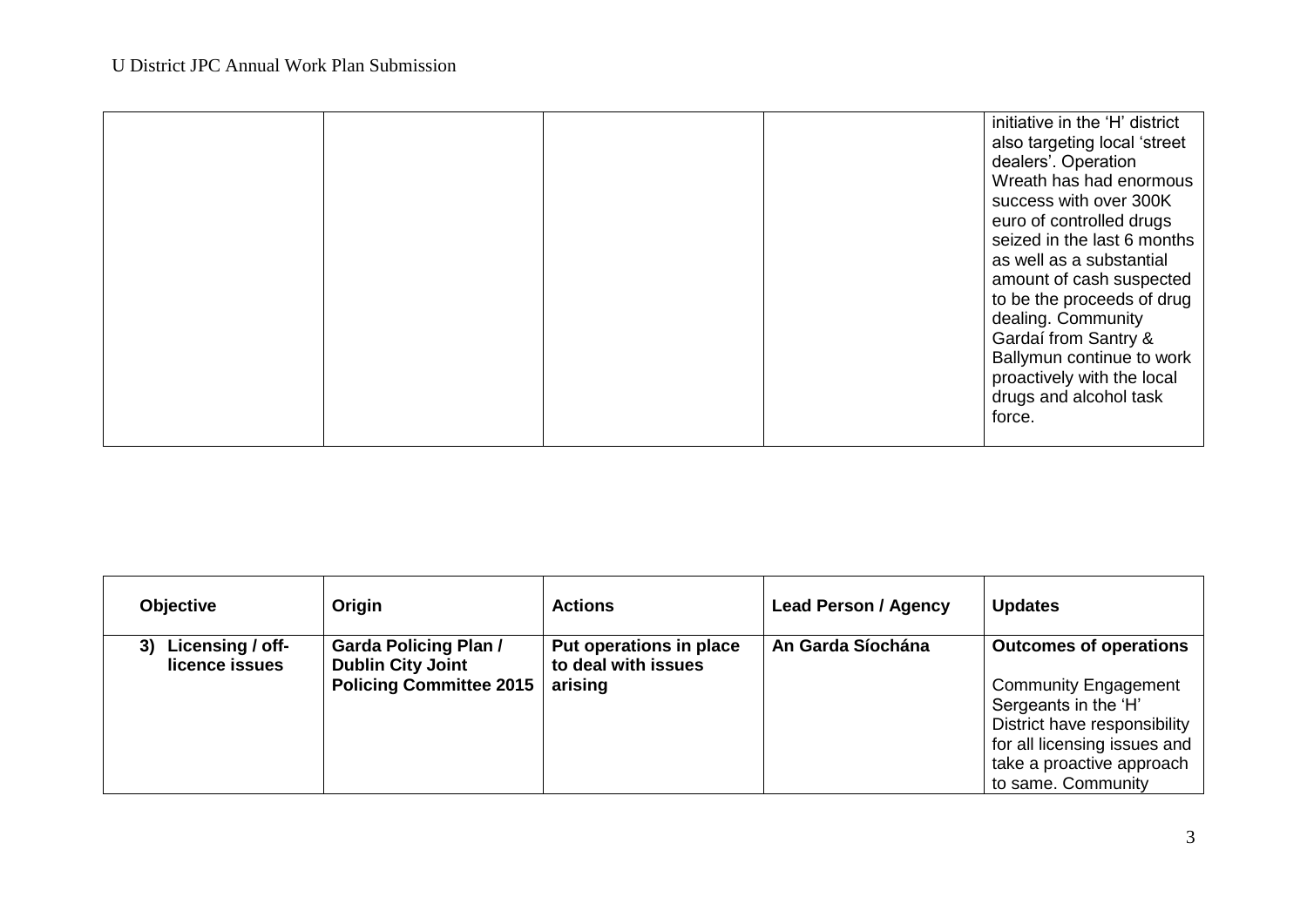|  |  | Engagement Gardaí are<br>tasked to regularly visit<br>and inspect licenced<br>premises within there<br>sectors and any issues or<br>concerns identified will be<br>raised with licence<br>holders. |
|--|--|----------------------------------------------------------------------------------------------------------------------------------------------------------------------------------------------------|
|  |  | Test purchasing<br>operations take place on<br>an ongoing basis with a<br>particular emphasis<br>around events such as St.<br>Patricks Day and<br>Halloween.                                       |
|  |  |                                                                                                                                                                                                    |

| <b>Strategic Objective 2: Enhancing Community Engagement</b> |                                                                       |                               |                                                 |                                                                                                                         |
|--------------------------------------------------------------|-----------------------------------------------------------------------|-------------------------------|-------------------------------------------------|-------------------------------------------------------------------------------------------------------------------------|
| <b>Objective</b>                                             | Origin                                                                | <b>Actions</b>                | <b>Lead Person / Agency</b>                     | <b>Updates</b>                                                                                                          |
| Effective engagement with<br>communities                     | Garda Policing Plan /<br>Dublin City Joint Policing<br>Committee 2015 | Engage with<br>community fora | <b>Dublin City Council</b><br>An Garda Síochána | <b>Engage with community</b><br>fora – Cabra<br><b>Forum/Resident</b><br><b>Meetings</b><br><b>Community Engagement</b> |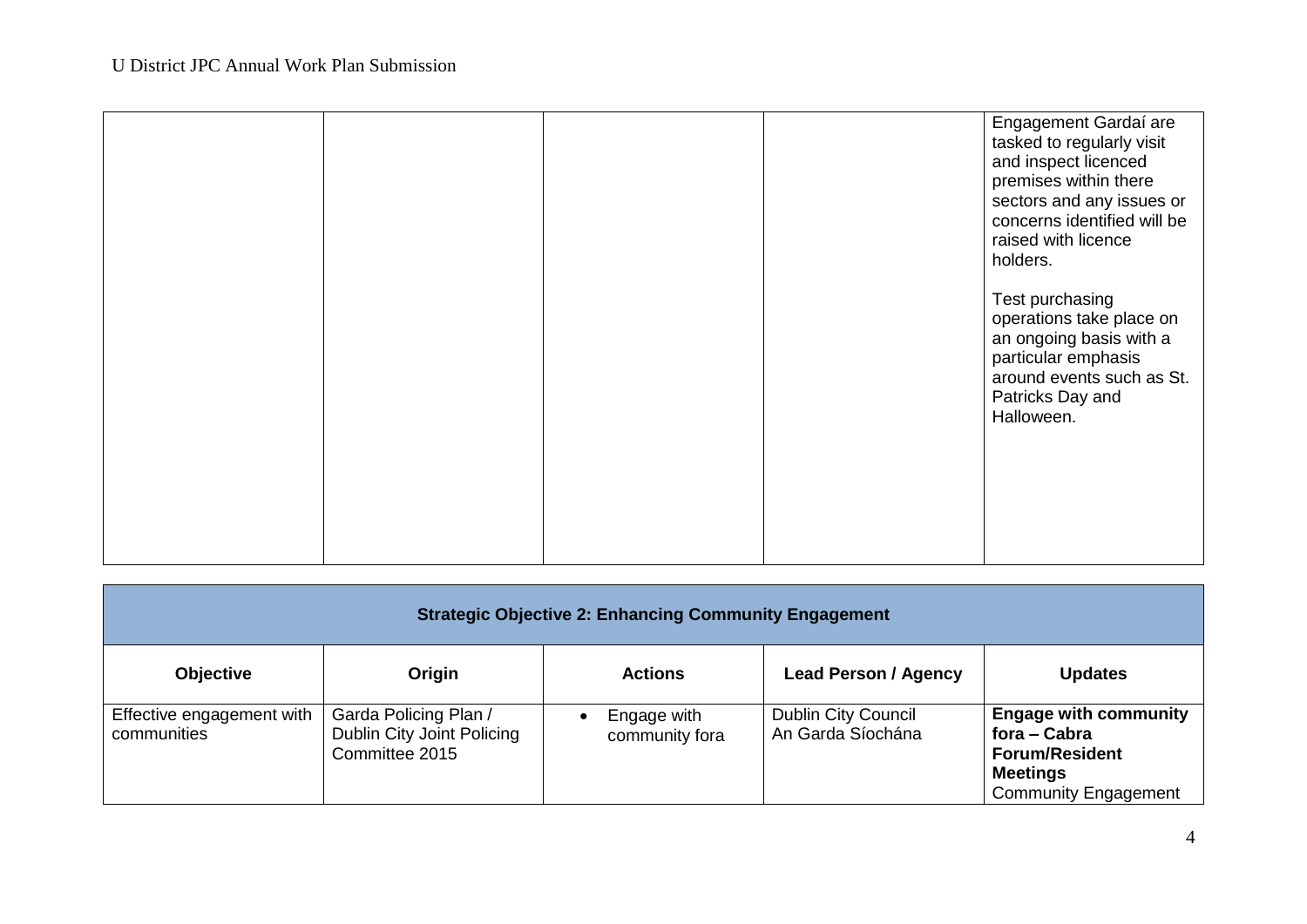|  |                                                                    | Gardaí from Santry<br>engage proactively with<br>the community through<br>initiatives such as<br>Neighbourhood Watch,<br><b>Business Watch, Campus</b><br><b>Watch and Schools</b><br>Programmes. In addition<br>to this, our call backs to<br>vulnerable victims of crime<br>allows us to identify and<br>record people within our<br>district who may need<br>additional supports.<br><b>Community Engagement</b><br>Gardaí also have a good<br>working relationship with<br>charities working in the<br>area such as Alone. |
|--|--------------------------------------------------------------------|--------------------------------------------------------------------------------------------------------------------------------------------------------------------------------------------------------------------------------------------------------------------------------------------------------------------------------------------------------------------------------------------------------------------------------------------------------------------------------------------------------------------------------|
|  | Strengthen<br>$\bullet$<br>community<br>development<br>initiatives | <b>Strengthen community</b><br>development initiatives<br><b>Community Engagement</b><br>Gardaí in Santry Garda<br>Station have an excellent<br>working relationship with<br>all stake holders and are<br>happy to assist in any<br>community development<br>initiatives.                                                                                                                                                                                                                                                      |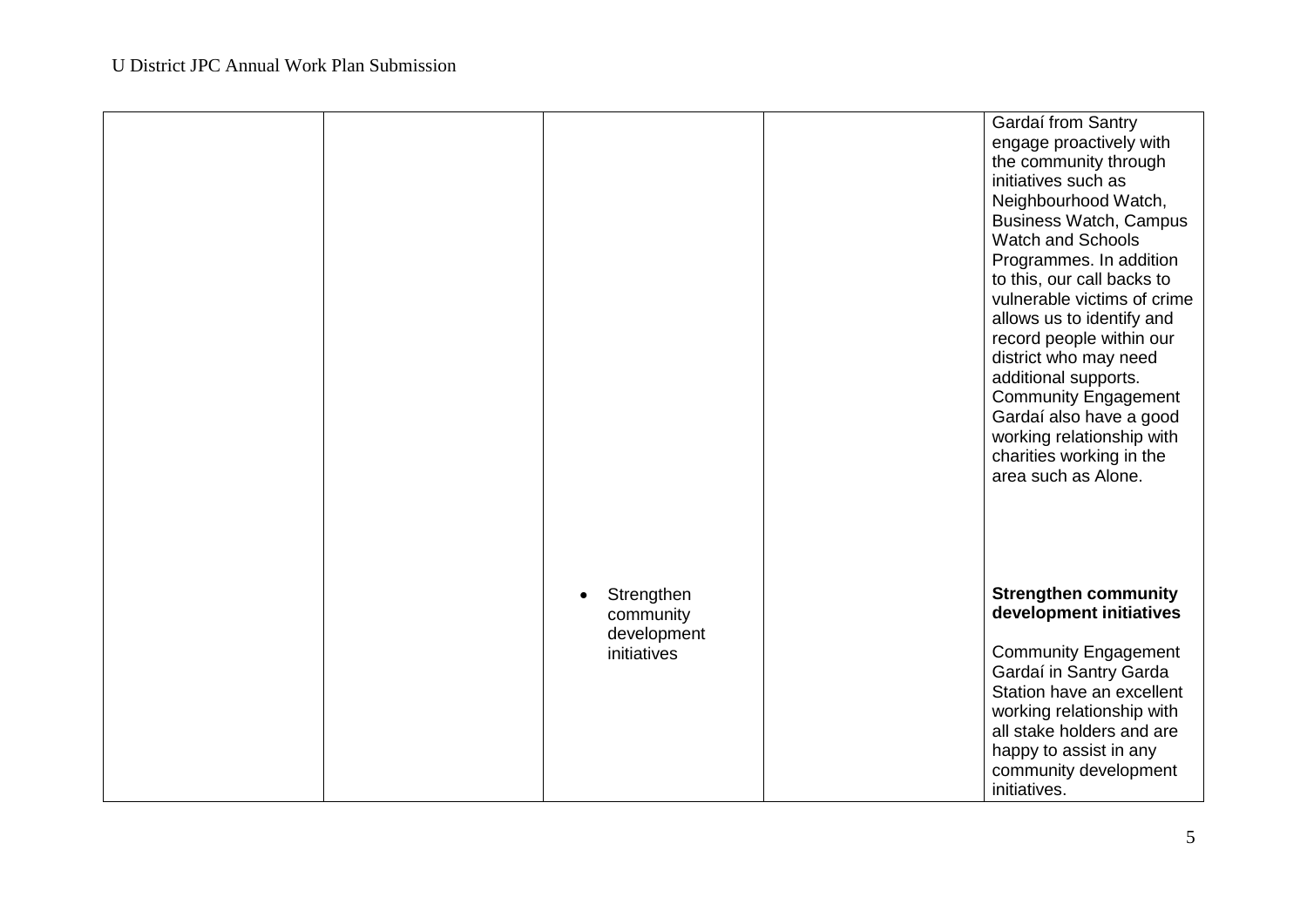| <b>Build on Small</b><br>$\bullet$<br><b>Areas Policing</b><br>process<br>Halloween | <b>Build on Small Areas</b><br><b>Policing process</b><br>Each SAP's area has a<br><b>Community Engagement</b><br>Garda assigned to it and<br>Sergeant Monahan has<br>overall responsibility for<br>overseeing the SAP's<br>initiative in the Santry Sub<br>District. The SAP's<br>initiative is currently being<br>expanded in the 'H' District<br>to make full use of our IT<br><b>Systems and Analyst</b><br>services. Data bases<br>being developed will<br>include information on<br>local businesses,<br>vulnerable persons and<br>crime trends in each area<br>amongst others.<br>Halloween -Tombola - |
|-------------------------------------------------------------------------------------|---------------------------------------------------------------------------------------------------------------------------------------------------------------------------------------------------------------------------------------------------------------------------------------------------------------------------------------------------------------------------------------------------------------------------------------------------------------------------------------------------------------------------------------------------------------------------------------------------------------|
|                                                                                     | Planning and preparation                                                                                                                                                                                                                                                                                                                                                                                                                                                                                                                                                                                      |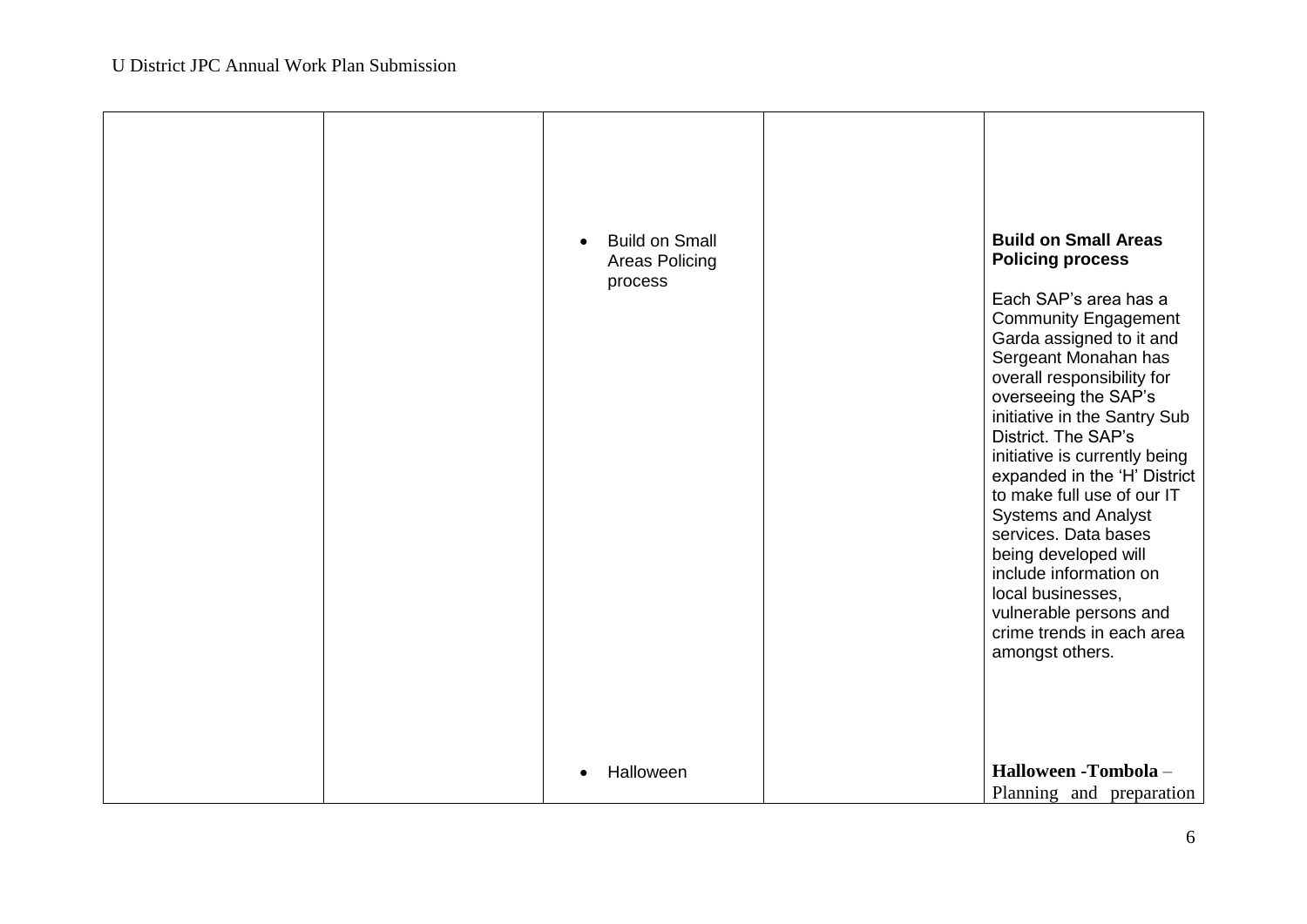|  |  | for Halloween commences             |
|--|--|-------------------------------------|
|  |  | in late August and includes         |
|  |  | the development of a                |
|  |  | comprehensive<br>policing           |
|  |  | plan<br>includes<br>which           |
|  |  | liaison with the local              |
|  |  | authority.<br>Regular               |
|  |  | meetings are held and               |
|  |  | information shared around           |
|  |  | stock piling of materials           |
|  |  | any information<br>and              |
|  |  | around the sale and supply          |
|  |  | fireworks. Local<br>of              |
|  |  | business are visited well in        |
|  |  | advance of October 31 <sup>st</sup> |
|  |  | and requested to make               |
|  |  | arrangements for the                |
|  |  | removal of pallets, tyres or        |
|  |  | any other potential bonfire         |
|  |  | material.<br>Additional             |
|  |  | Gardaí including Public             |
|  |  | Order Units are employed            |
|  |  | on Halloween night to               |
|  |  | counter any public order            |
|  |  | issues that may arise.              |

## **Strategic Objective 3: Confronting Crime**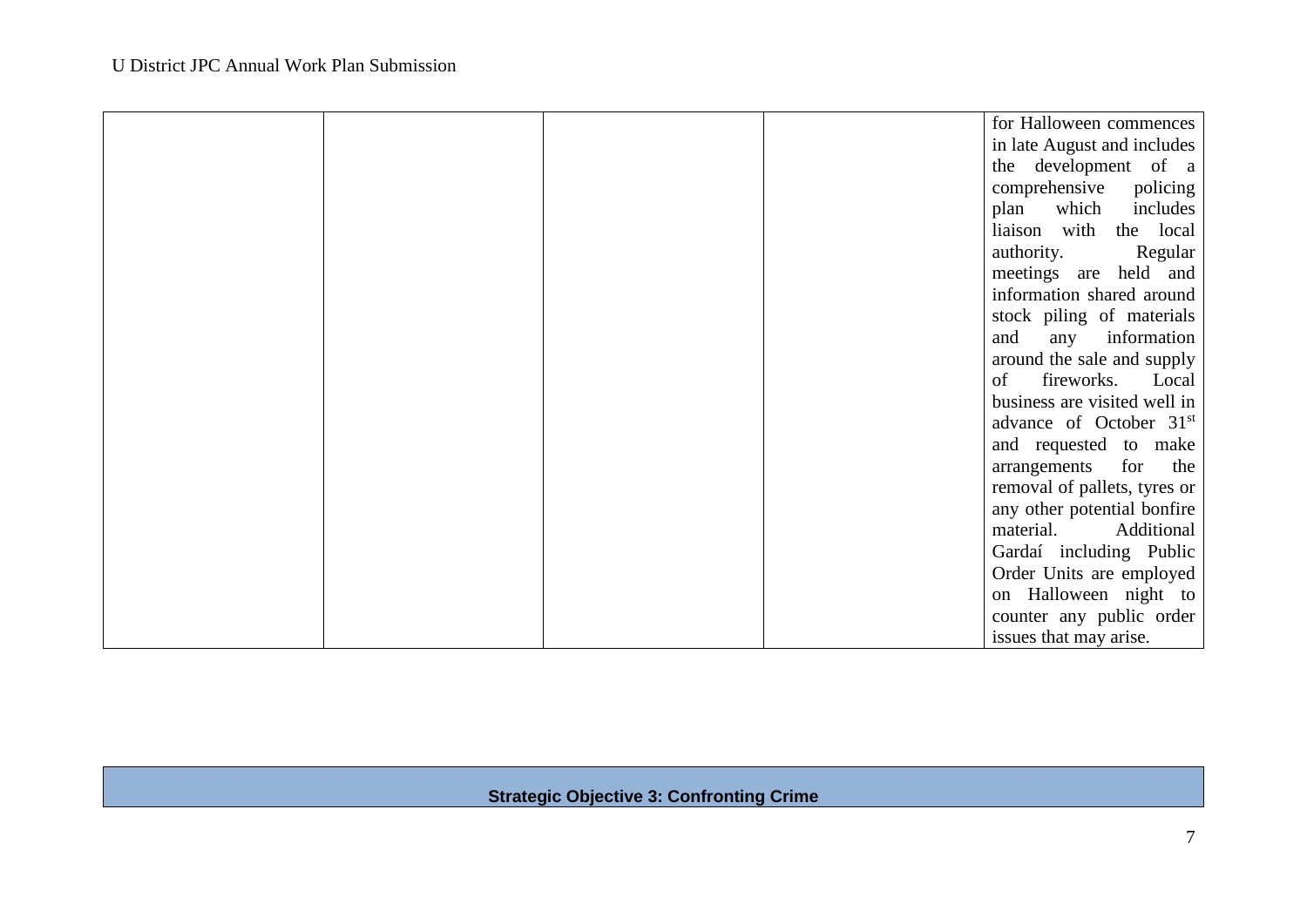| Objective                                                                                    | Origin                                                                | <b>Actions</b>                                                                                                                                                                                      | <b>Lead Person / Agency</b>                     | <b>Updates</b>                                                                                                                                                                                                                                                                                                                                                                                                                                                                                                                                         |
|----------------------------------------------------------------------------------------------|-----------------------------------------------------------------------|-----------------------------------------------------------------------------------------------------------------------------------------------------------------------------------------------------|-------------------------------------------------|--------------------------------------------------------------------------------------------------------------------------------------------------------------------------------------------------------------------------------------------------------------------------------------------------------------------------------------------------------------------------------------------------------------------------------------------------------------------------------------------------------------------------------------------------------|
| To keep under review the<br>levels and patterns of<br>crime in the Cabra-<br>Glasnevin Area. | Garda Policing Plan /<br>Dublin City Joint Policing<br>Committee 2015 | Build on existing<br>partnerships between<br>Dublin City Council and An<br>Garda Síochána in the<br>prevention and reduction<br>of the threat posed by<br>crime and support the<br>victims of crime | <b>Dublin City Council</b><br>An Garda Síochána | Approaches to addressing<br>• Domestic<br>violence<br>Domestic Violence calls<br>are a priority one call on<br>our Command & Control<br>system. In addition to this,<br>An Garda Síochána has a<br>'pro arrest' policy for any<br>breaches of Domestic<br>Orders meaning every<br>effort is made to bringing<br>such cases before the<br>courts as early as<br>possible. The 'H' district<br>Domestic Abuse<br><b>Coordination Team</b><br>(DACT) actively monitors<br>all domestic incidents and<br>additional supports are<br>provided where needed. |
|                                                                                              |                                                                       |                                                                                                                                                                                                     |                                                 | <b>Burglaries</b>                                                                                                                                                                                                                                                                                                                                                                                                                                                                                                                                      |
|                                                                                              |                                                                       |                                                                                                                                                                                                     |                                                 | All crime incidents<br>including burglaries are<br>reviewed each morning<br>from the preceding 24<br>hours. The Garda Analyst<br>service continues to                                                                                                                                                                                                                                                                                                                                                                                                  |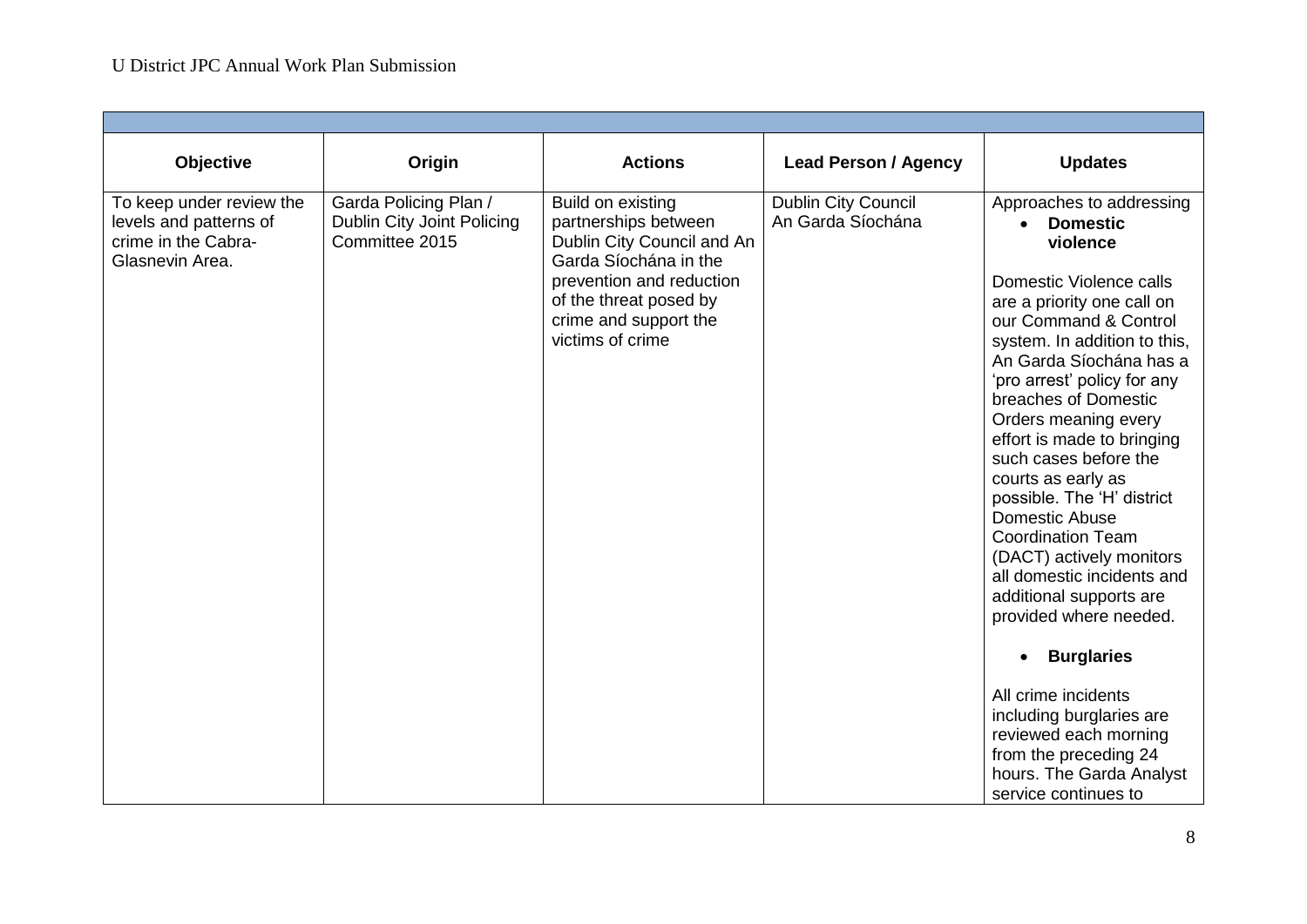|  |  | monitor burglary trends<br>and additional resources<br>are put in place in areas<br>experiencing increased<br>activity. Community<br><b>Engagement members</b><br>from Santry have held<br>awareness campaigns in<br>the Glasnevin area where<br>crime prevention advice is<br>offered                                                                                                       |
|--|--|----------------------------------------------------------------------------------------------------------------------------------------------------------------------------------------------------------------------------------------------------------------------------------------------------------------------------------------------------------------------------------------------|
|  |  | <b>Victim support</b><br>$\bullet$                                                                                                                                                                                                                                                                                                                                                           |
|  |  | The crime victim's office in<br>Ballymun has the<br>responsibility to update<br>victims of crime with the<br>status of the investigation.<br>The crime victim's office<br>will also identify victims<br>that may need additional<br>supports or who may<br>benefit from a call back<br>from the local Community<br>Engagement Garda or in<br>some instances the Crime<br>Prevention Officer. |
|  |  | Case<br>management of<br>offenders                                                                                                                                                                                                                                                                                                                                                           |
|  |  | There are a number of<br>adult and juvenile case                                                                                                                                                                                                                                                                                                                                             |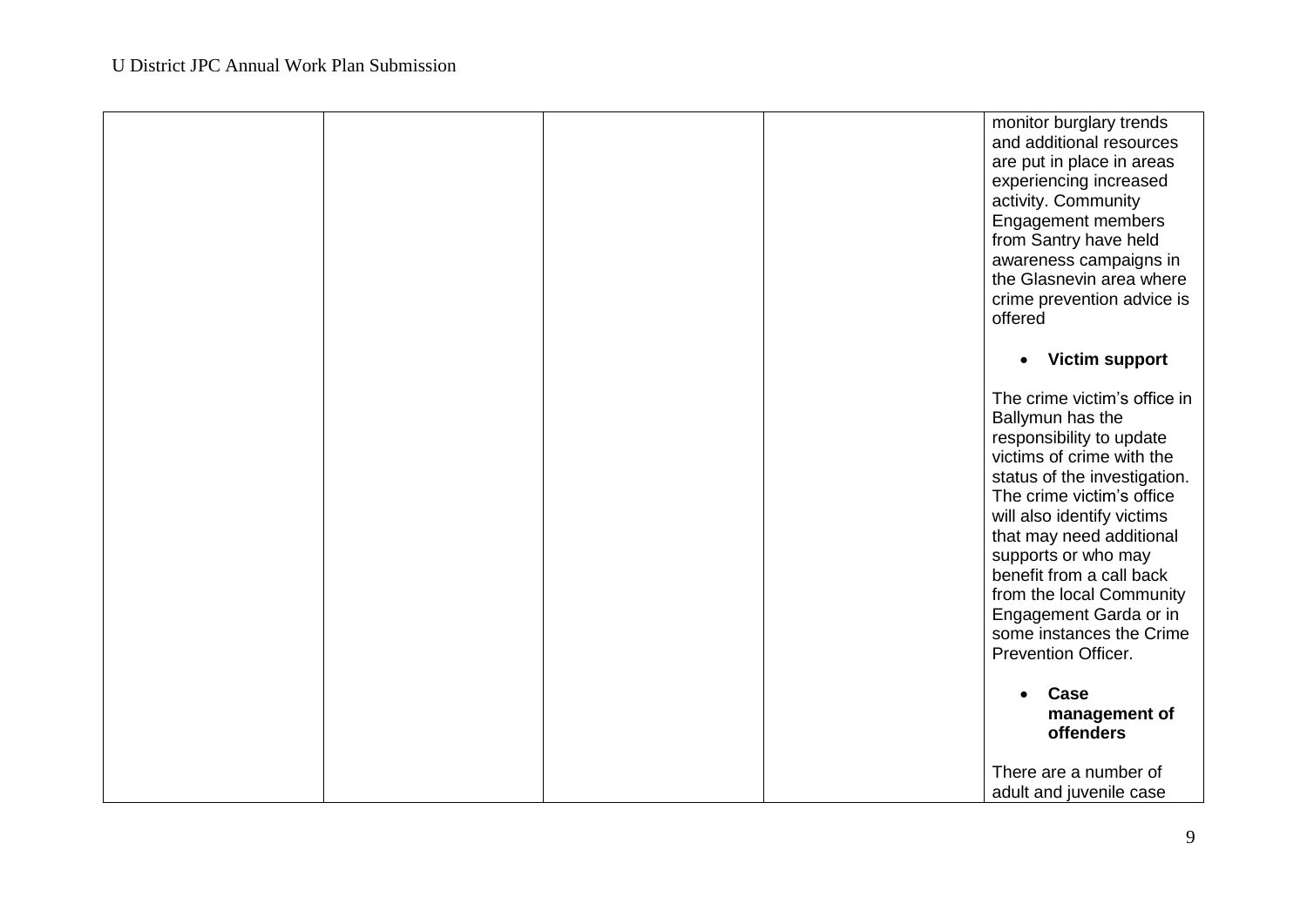|  |  | managers attached to the<br>'H' district and all are<br>actively involved in the<br>case management of<br>offenders. A number of<br>serious recidivist offenders<br>are also case managed<br>through Joint Agency<br>Response to Crime<br>(JARC) initiatives.<br>Superintendent 'H' District<br>has also sought |
|--|--|-----------------------------------------------------------------------------------------------------------------------------------------------------------------------------------------------------------------------------------------------------------------------------------------------------------------|
|  |  |                                                                                                                                                                                                                                                                                                                 |
|  |  |                                                                                                                                                                                                                                                                                                                 |
|  |  |                                                                                                                                                                                                                                                                                                                 |
|  |  |                                                                                                                                                                                                                                                                                                                 |
|  |  |                                                                                                                                                                                                                                                                                                                 |
|  |  |                                                                                                                                                                                                                                                                                                                 |
|  |  | authorisation for additional                                                                                                                                                                                                                                                                                    |
|  |  | members to be trained in                                                                                                                                                                                                                                                                                        |
|  |  | case management such is<br>the success of the                                                                                                                                                                                                                                                                   |
|  |  | programme.                                                                                                                                                                                                                                                                                                      |
|  |  |                                                                                                                                                                                                                                                                                                                 |
|  |  |                                                                                                                                                                                                                                                                                                                 |

| <b>Strategic Objective 4: Road Policing</b>                                                                |                                                                       |                                                                                                                               |                                                 |                                                                                                                                                                                                             |  |  |  |
|------------------------------------------------------------------------------------------------------------|-----------------------------------------------------------------------|-------------------------------------------------------------------------------------------------------------------------------|-------------------------------------------------|-------------------------------------------------------------------------------------------------------------------------------------------------------------------------------------------------------------|--|--|--|
| <b>Objective</b>                                                                                           | Origin                                                                | <b>Actions</b>                                                                                                                | <b>Lead Person / Agency</b>                     | <b>Updates</b>                                                                                                                                                                                              |  |  |  |
| Ensure that major events<br>proceed with minimum<br>disruption to business and<br>movement within the city | Garda Policing Plan /<br>Dublin City Joint Policing<br>Committee 2015 | Continue to work in<br>partnership in relation to<br>the management of<br>planned and unplanned<br>events in the Central Area | <b>Dublin City Council</b><br>An Garda Síochána | Reports on events in the<br><b>Central Area and</b><br>compliance with Road<br><b>Safety Legislation</b><br>There has been a<br>dramatic increase in<br>attendances at football<br>matches in Tolka Park in |  |  |  |